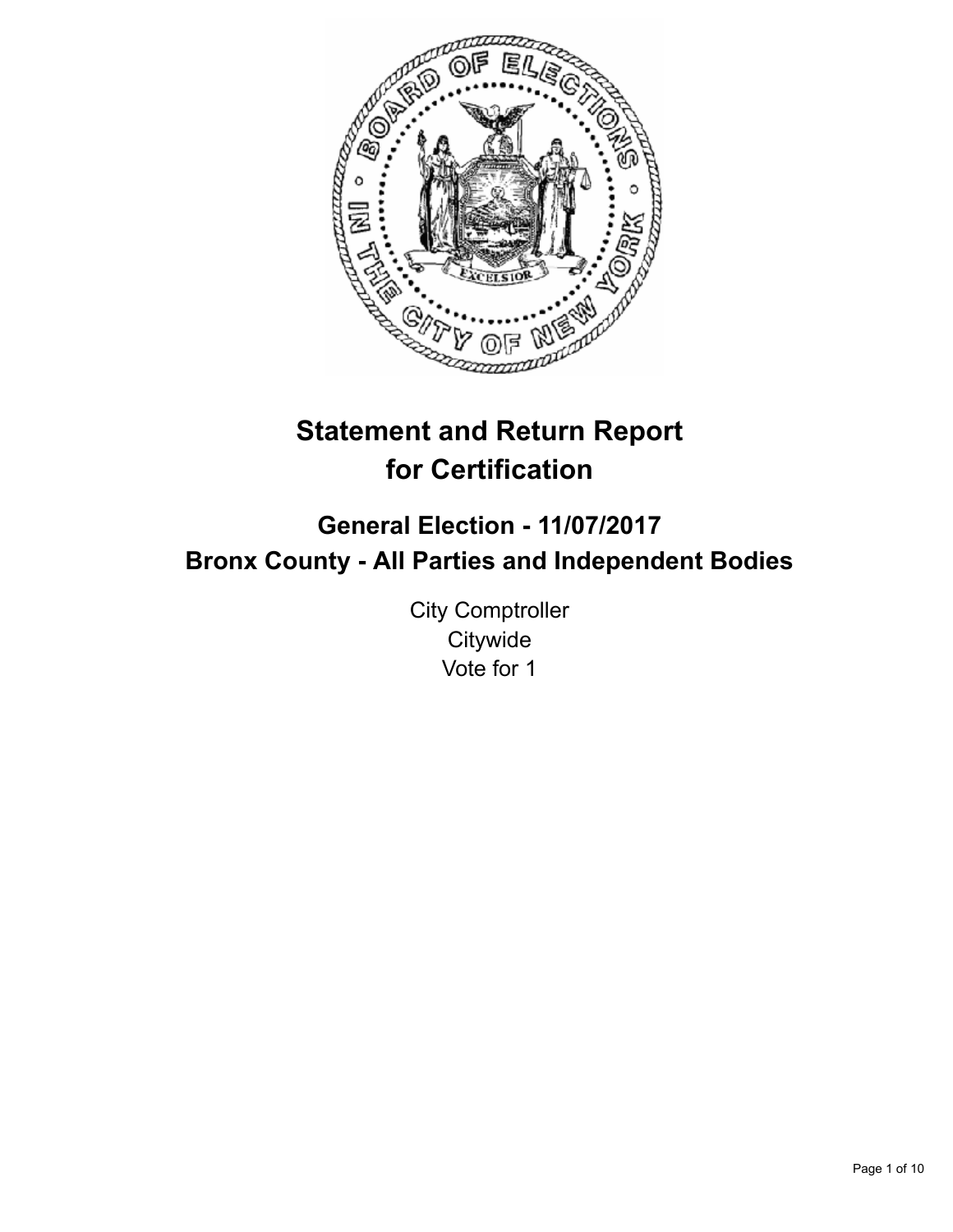

| <b>PUBLIC COUNTER</b>                                    | 10,663 |
|----------------------------------------------------------|--------|
| MANUALLY COUNTED EMERGENCY                               | 0      |
| <b>ABSENTEE / MILITARY</b>                               | 266    |
| <b>AFFIDAVIT</b>                                         | 176    |
| <b>Total Ballots</b>                                     | 11,105 |
| Less - Inapplicable Federal/Special Presidential Ballots | 0      |
| <b>Total Applicable Ballots</b>                          | 11,105 |
| SCOTT M. STRINGER (DEMOCRATIC)                           | 9,090  |
| MICHEL J. FAULKNER (REPUBLICAN)                          | 443    |
| MICHEL J. FAULKNER (CONSERVATIVE)                        | 87     |
| JULIA A. WILLEBRAND (GREEN)                              | 282    |
| SCOTT M. STRINGER (WORKING FAMILIES)                     | 234    |
| MICHEL J. FAULKNER (REFORM)                              | 42     |
| MICHEL J. FAULKNER (STOP DE BLASIO)                      | 15     |
| ALEX MERCED (LIBERTARIAN)                                | 28     |
| HADASSAH YISRAEL (WRITE-IN)                              | 1      |
| HELLOW KIMMYIE (WRITE-IN)                                | 1      |
| MARC FLIEDNER (WRITE-IN)                                 | 1      |
| UNATTRIBUTABLE WRITE-IN (WRITE-IN)                       | 3      |
| <b>Total Votes</b>                                       | 10,227 |
| Unrecorded                                               | 878    |

| <b>PUBLIC COUNTER</b>                                    | 8.417        |
|----------------------------------------------------------|--------------|
| <b>MANUALLY COUNTED EMERGENCY</b>                        | 0            |
| <b>ABSENTEE / MILITARY</b>                               | 263          |
| <b>AFFIDAVIT</b>                                         | 125          |
| <b>Total Ballots</b>                                     | 8,805        |
| Less - Inapplicable Federal/Special Presidential Ballots | 0            |
| <b>Total Applicable Ballots</b>                          | 8,805        |
| SCOTT M. STRINGER (DEMOCRATIC)                           | 6,765        |
| MICHEL J. FAULKNER (REPUBLICAN)                          | 547          |
| MICHEL J. FAULKNER (CONSERVATIVE)                        | 130          |
| JULIA A. WILLEBRAND (GREEN)                              | 266          |
| SCOTT M. STRINGER (WORKING FAMILIES)                     | 315          |
| MICHEL J. FAULKNER (REFORM)                              | 32           |
| MICHEL J. FAULKNER (STOP DE BLASIO)                      | 18           |
| ALEX MERCED (LIBERTARIAN)                                | 32           |
| ANTHONY PEREZ (WRITE-IN)                                 | 1            |
| DR.CLAUDE ANDERSON (WRITE-IN)                            | 1            |
| <b>JUSTN RALPH (WRITE-IN)</b>                            | 1            |
| TONY CATER (WRITE-IN)                                    | $\mathbf{1}$ |
| UNATTRIBUTABLE WRITE-IN (WRITE-IN)                       | 2            |
| <b>Total Votes</b>                                       | 8,111        |
| Unrecorded                                               | 694          |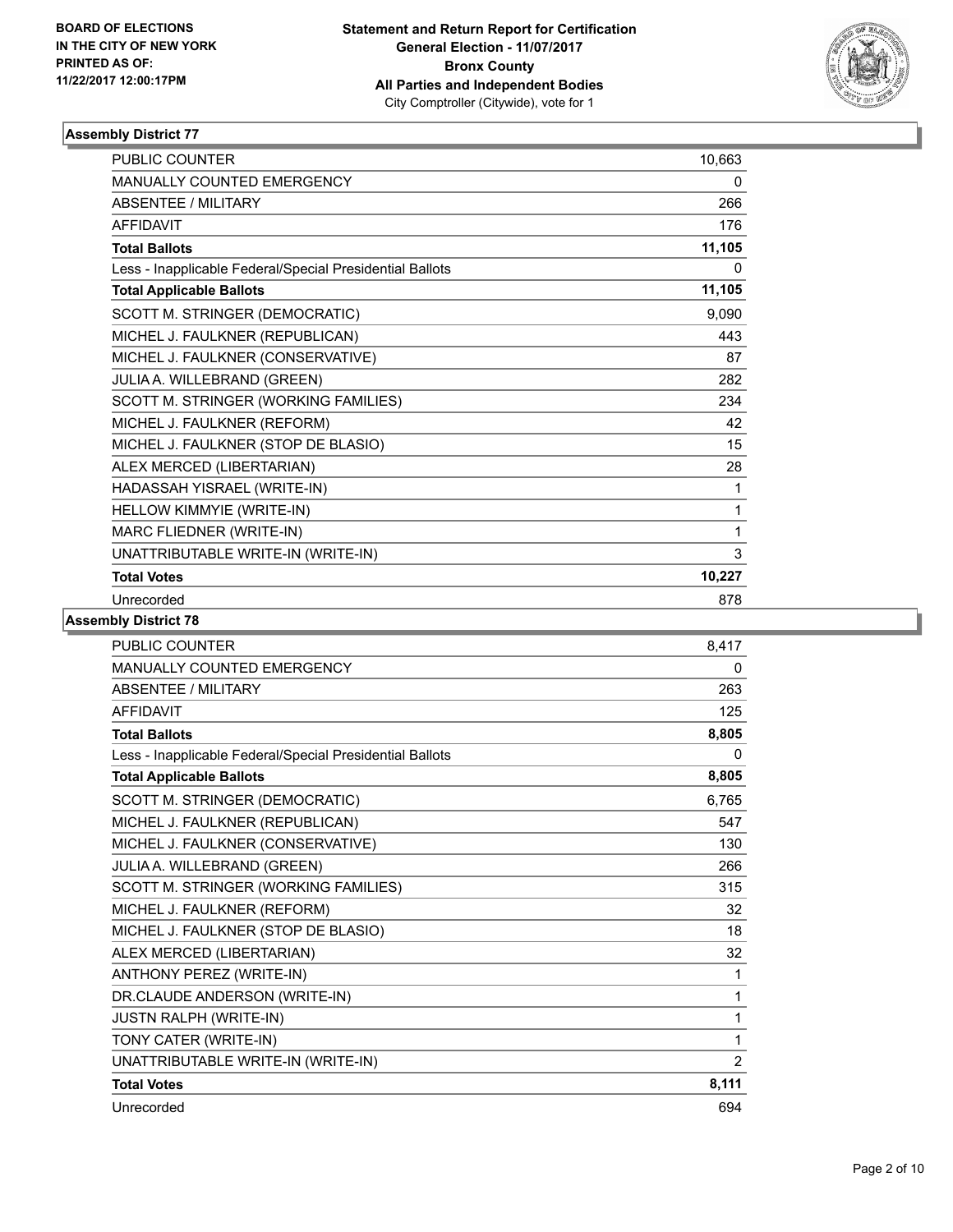

| <b>PUBLIC COUNTER</b>                                    | 11,935 |
|----------------------------------------------------------|--------|
| MANUALLY COUNTED EMERGENCY                               | 0      |
| <b>ABSENTEE / MILITARY</b>                               | 303    |
| <b>AFFIDAVIT</b>                                         | 147    |
| <b>Total Ballots</b>                                     | 12,385 |
| Less - Inapplicable Federal/Special Presidential Ballots | 0      |
| <b>Total Applicable Ballots</b>                          | 12,385 |
| SCOTT M. STRINGER (DEMOCRATIC)                           | 9,986  |
| MICHEL J. FAULKNER (REPUBLICAN)                          | 464    |
| MICHEL J. FAULKNER (CONSERVATIVE)                        | 123    |
| JULIA A. WILLEBRAND (GREEN)                              | 262    |
| SCOTT M. STRINGER (WORKING FAMILIES)                     | 347    |
| MICHEL J. FAULKNER (REFORM)                              | 47     |
| MICHEL J. FAULKNER (STOP DE BLASIO)                      | 21     |
| ALEX MERCED (LIBERTARIAN)                                | 39     |
| BELKIN GARCIA (WRITE-IN)                                 | 1      |
| HADASSAH YISRAEL (WRITE-IN)                              | 1      |
| <b>OSWALD DENIS (WRITE-IN)</b>                           | 1      |
| UNATTRIBUTABLE WRITE-IN (WRITE-IN)                       | 3      |
| <b>Total Votes</b>                                       | 11,295 |
| Unrecorded                                               | 1,090  |

| <b>PUBLIC COUNTER</b>                                    | 13,366 |
|----------------------------------------------------------|--------|
| <b>MANUALLY COUNTED EMERGENCY</b>                        | 0      |
| <b>ABSENTEE / MILITARY</b>                               | 565    |
| <b>AFFIDAVIT</b>                                         | 189    |
| <b>Total Ballots</b>                                     | 14,120 |
| Less - Inapplicable Federal/Special Presidential Ballots | 0      |
| <b>Total Applicable Ballots</b>                          | 14,120 |
| SCOTT M. STRINGER (DEMOCRATIC)                           | 9,813  |
| MICHEL J. FAULKNER (REPUBLICAN)                          | 1,731  |
| MICHEL J. FAULKNER (CONSERVATIVE)                        | 392    |
| JULIA A. WILLEBRAND (GREEN)                              | 375    |
| SCOTT M. STRINGER (WORKING FAMILIES)                     | 517    |
| MICHEL J. FAULKNER (REFORM)                              | 38     |
| MICHEL J. FAULKNER (STOP DE BLASIO)                      | 42     |
| ALEX MERCED (LIBERTARIAN)                                | 67     |
| ANTHONY PEREZ (WRITE-IN)                                 | 2      |
| <b>BARACK OBAMA (WRITE-IN)</b>                           | 1      |
| EGLI TUNJO (WRITE-IN)                                    | 1      |
| SAMUEL SEABURY (WRITE-IN)                                | 1      |
| UNATTRIBUTABLE WRITE-IN (WRITE-IN)                       | 9      |
| <b>VICTOR GIDANSINGH (WRITE-IN)</b>                      | 1      |
| <b>Total Votes</b>                                       | 12,990 |
| Unrecorded                                               | 1,130  |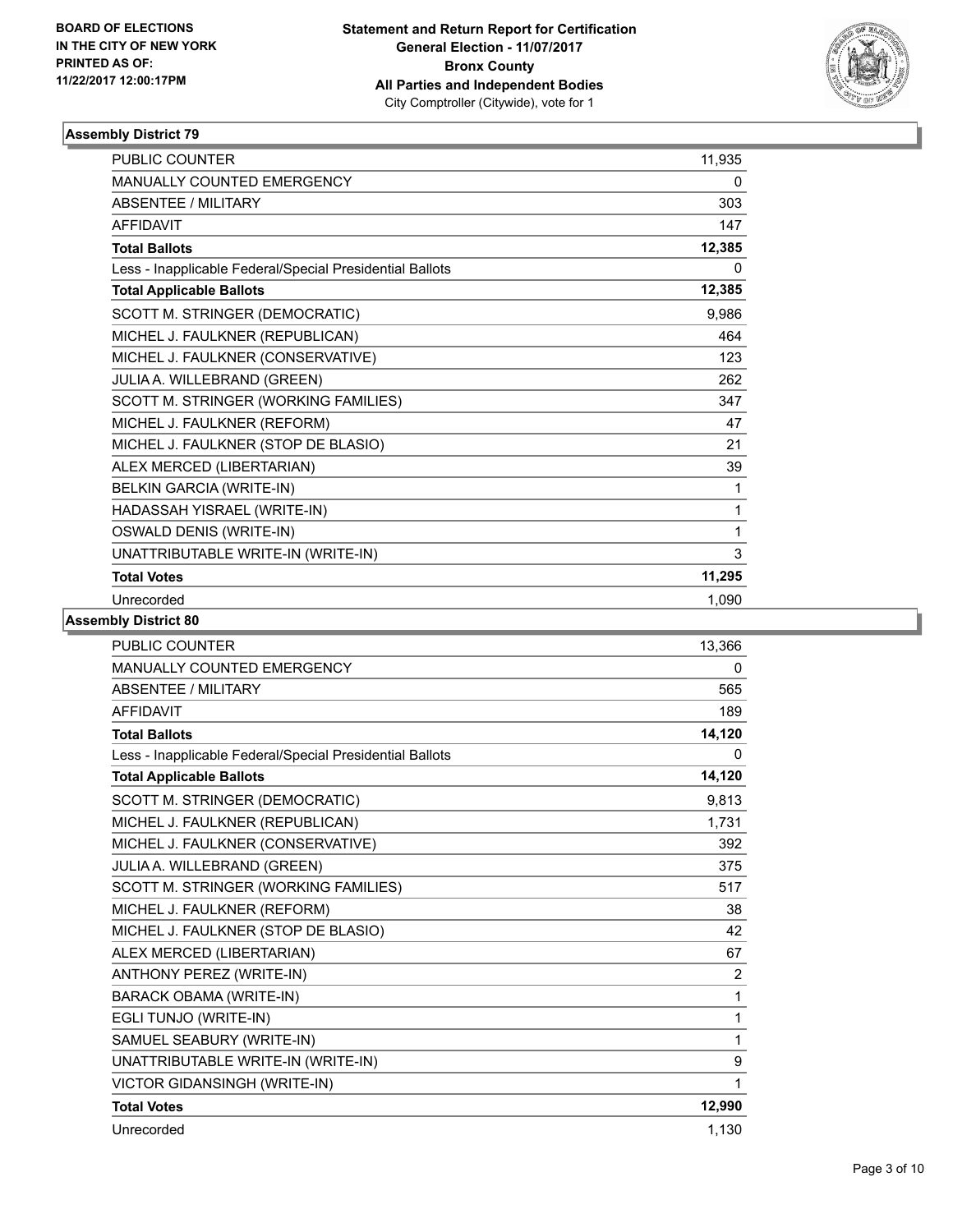

| <b>PUBLIC COUNTER</b>                                    | 19,332 |
|----------------------------------------------------------|--------|
| <b>MANUALLY COUNTED EMERGENCY</b>                        | 0      |
| <b>ABSENTEE / MILITARY</b>                               | 870    |
| <b>AFFIDAVIT</b>                                         | 273    |
| <b>Total Ballots</b>                                     | 20,475 |
| Less - Inapplicable Federal/Special Presidential Ballots | 0      |
| <b>Total Applicable Ballots</b>                          | 20,475 |
| SCOTT M. STRINGER (DEMOCRATIC)                           | 14,160 |
| MICHEL J. FAULKNER (REPUBLICAN)                          | 2,513  |
| MICHEL J. FAULKNER (CONSERVATIVE)                        | 650    |
| JULIA A. WILLEBRAND (GREEN)                              | 666    |
| SCOTT M. STRINGER (WORKING FAMILIES)                     | 1,099  |
| MICHEL J. FAULKNER (REFORM)                              | 76     |
| MICHEL J. FAULKNER (STOP DE BLASIO)                      | 88     |
| ALEX MERCED (LIBERTARIAN)                                | 102    |
| BENJAMIN C DIAMOND (WRITE-IN)                            | 1      |
| DAN GORDAN (WRITE-IN)                                    | 1      |
| DANI COTRONE (WRITE-IN)                                  | 1      |
| DAVID DEROY (WRITE-IN)                                   | 1      |
| EVAN JOHNSON (WRITE-IN)                                  | 1      |
| JAMES P. ONEILL (WRITE-IN)                               | 1      |
| LUIS TEJADA (WRITE-IN)                                   | 1      |
| MARC FLIEDNER (WRITE-IN)                                 | 1      |
| MARIA ESTRADA (WRITE-IN)                                 | 1      |
| MATTHEW WANBUA (WRITE-IN)                                | 1      |
| SHAWN DONAVAN (WRITE-IN)                                 | 1      |
| UNATTRIBUTABLE WRITE-IN (WRITE-IN)                       | 11     |
| WAYNE RITTER (WRITE-IN)                                  | 1      |
| <b>Total Votes</b>                                       | 19,377 |
| Unrecorded                                               | 1,098  |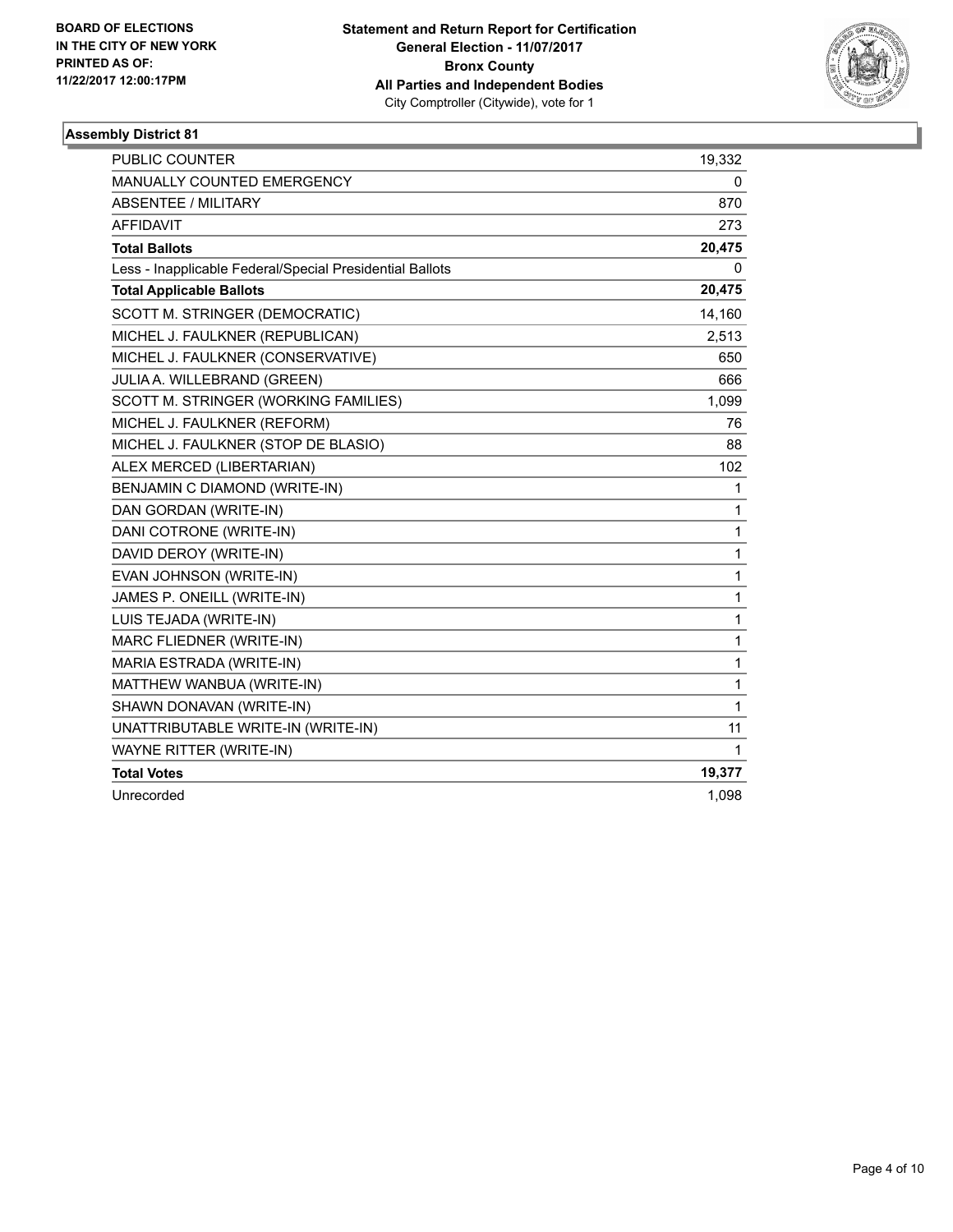

| <b>PUBLIC COUNTER</b>                                    | 22,864         |
|----------------------------------------------------------|----------------|
| MANUALLY COUNTED EMERGENCY                               | 0              |
| <b>ABSENTEE / MILITARY</b>                               | 570            |
| <b>AFFIDAVIT</b>                                         | 199            |
| <b>Total Ballots</b>                                     | 23,633         |
| Less - Inapplicable Federal/Special Presidential Ballots | 0              |
| <b>Total Applicable Ballots</b>                          | 23,633         |
| SCOTT M. STRINGER (DEMOCRATIC)                           | 14,888         |
| MICHEL J. FAULKNER (REPUBLICAN)                          | 4,323          |
| MICHEL J. FAULKNER (CONSERVATIVE)                        | 1,049          |
| JULIA A. WILLEBRAND (GREEN)                              | 619            |
| SCOTT M. STRINGER (WORKING FAMILIES)                     | 795            |
| MICHEL J. FAULKNER (REFORM)                              | 74             |
| MICHEL J. FAULKNER (STOP DE BLASIO)                      | 82             |
| ALEX MERCED (LIBERTARIAN)                                | 103            |
| <b>BOB DOLE (WRITE-IN)</b>                               | 2              |
| ELIZABETH WARREN (WRITE-IN)                              | $\overline{2}$ |
| HARRY DEHLER (WRITE-IN)                                  | $\mathbf{1}$   |
| JEFFREY KLEIN (WRITE-IN)                                 | $\mathbf{1}$   |
| JOHANNA M. DOYLE (WRITE-IN)                              | $\overline{c}$ |
| JOSE ANTONIO GONZALEZ JR. (WRITE-IN)                     | $\mathbf{1}$   |
| MICHELLE OBAMA (WRITE-IN)                                | $\overline{2}$ |
| ROBERT PETERSON (WRITE-IN)                               | $\mathbf{1}$   |
| STAIN NOVELINE (WRITE-IN)                                | 1              |
| UNATTRIBUTABLE WRITE-IN (WRITE-IN)                       | 5              |
| <b>Total Votes</b>                                       | 21,951         |
| Unrecorded                                               | 1,682          |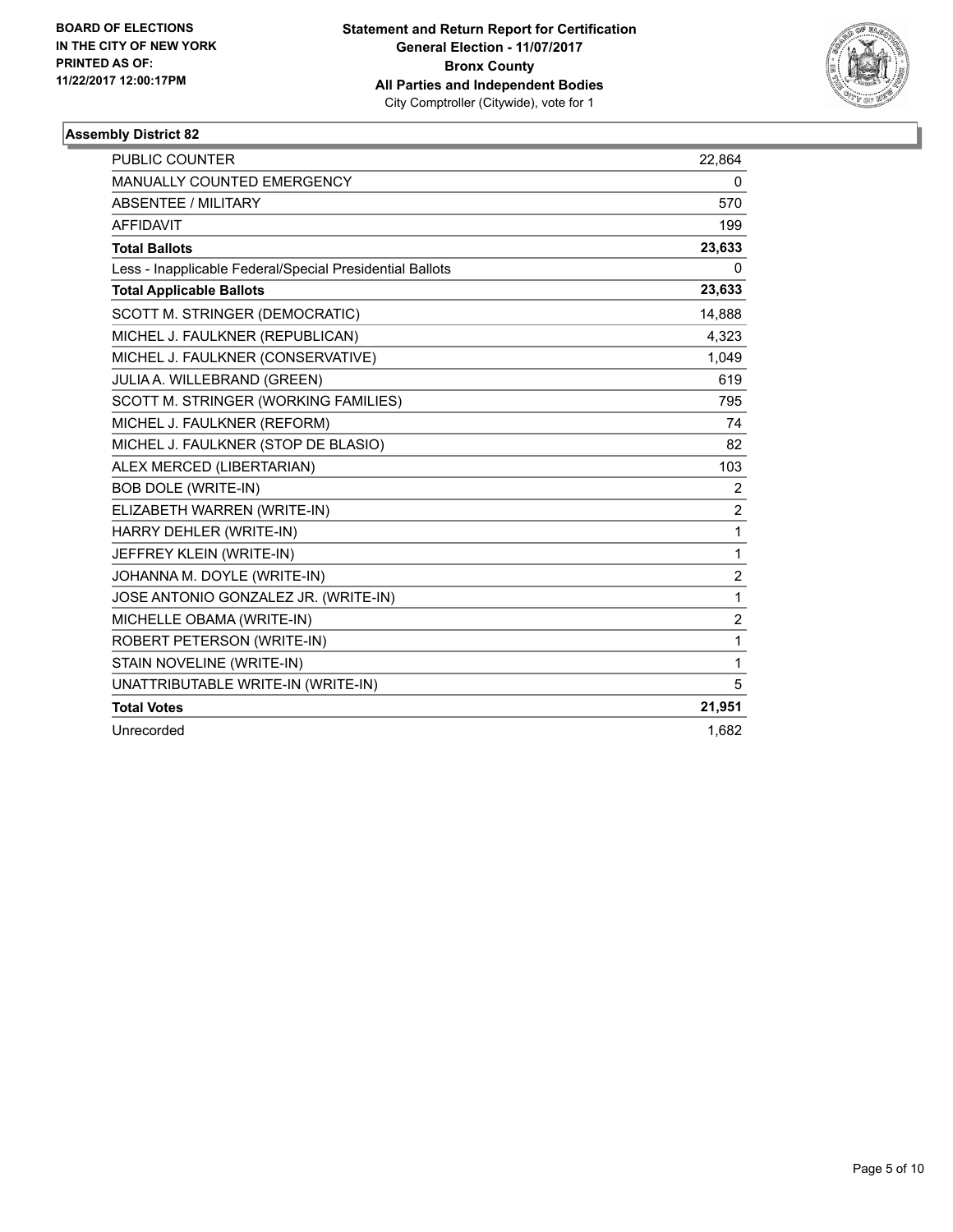

| <b>PUBLIC COUNTER</b>                                    | 15,511       |
|----------------------------------------------------------|--------------|
| <b>MANUALLY COUNTED EMERGENCY</b>                        | 0            |
| <b>ABSENTEE / MILITARY</b>                               | 464          |
| <b>AFFIDAVIT</b>                                         | 161          |
| <b>Total Ballots</b>                                     | 16,136       |
| Less - Inapplicable Federal/Special Presidential Ballots | 0            |
| <b>Total Applicable Ballots</b>                          | 16,136       |
| SCOTT M. STRINGER (DEMOCRATIC)                           | 14,104       |
| MICHEL J. FAULKNER (REPUBLICAN)                          | 443          |
| MICHEL J. FAULKNER (CONSERVATIVE)                        | 140          |
| JULIA A. WILLEBRAND (GREEN)                              | 210          |
| SCOTT M. STRINGER (WORKING FAMILIES)                     | 344          |
| MICHEL J. FAULKNER (REFORM)                              | 27           |
| MICHEL J. FAULKNER (STOP DE BLASIO)                      | 20           |
| ALEX MERCED (LIBERTARIAN)                                | 28           |
| <b>BRANDON FRAZIER (WRITE-IN)</b>                        | 1            |
| JOHN CERINI (WRITE-IN)                                   | $\mathbf{1}$ |
| PEDRO NOVA JR (WRITE-IN)                                 | 1            |
| RAVEN BROWN (WRITE-IN)                                   | $\mathbf{1}$ |
| RENAULT S CHAVERS (WRITE-IN)                             | 1            |
| UNATTRIBUTABLE WRITE-IN (WRITE-IN)                       | 5            |
| <b>Total Votes</b>                                       | 15,326       |
| Unrecorded                                               | 810          |
|                                                          |              |

| <b>PUBLIC COUNTER</b>                                    | 9,887  |
|----------------------------------------------------------|--------|
| <b>MANUALLY COUNTED EMERGENCY</b>                        | 0      |
| <b>ABSENTEE / MILITARY</b>                               | 206    |
| <b>AFFIDAVIT</b>                                         | 156    |
| <b>Total Ballots</b>                                     | 10,249 |
| Less - Inapplicable Federal/Special Presidential Ballots | 0      |
| <b>Total Applicable Ballots</b>                          | 10,249 |
| SCOTT M. STRINGER (DEMOCRATIC)                           | 7,971  |
| MICHEL J. FAULKNER (REPUBLICAN)                          | 439    |
| MICHEL J. FAULKNER (CONSERVATIVE)                        | 115    |
| JULIA A. WILLEBRAND (GREEN)                              | 280    |
| SCOTT M. STRINGER (WORKING FAMILIES)                     | 312    |
| MICHEL J. FAULKNER (REFORM)                              | 38     |
| MICHEL J. FAULKNER (STOP DE BLASIO)                      | 29     |
| ALEX MERCED (LIBERTARIAN)                                | 47     |
| ANGEL USGZ (WRITE-IN)                                    | 1      |
| <b>CORRINE KOHUT (WRITE-IN)</b>                          | 1      |
| DARRIN L. JAMES (WRITE-IN)                               | 1      |
| UNATTRIBUTABLE WRITE-IN (WRITE-IN)                       | 8      |
| <b>Total Votes</b>                                       | 9,242  |
| Unrecorded                                               | 1,007  |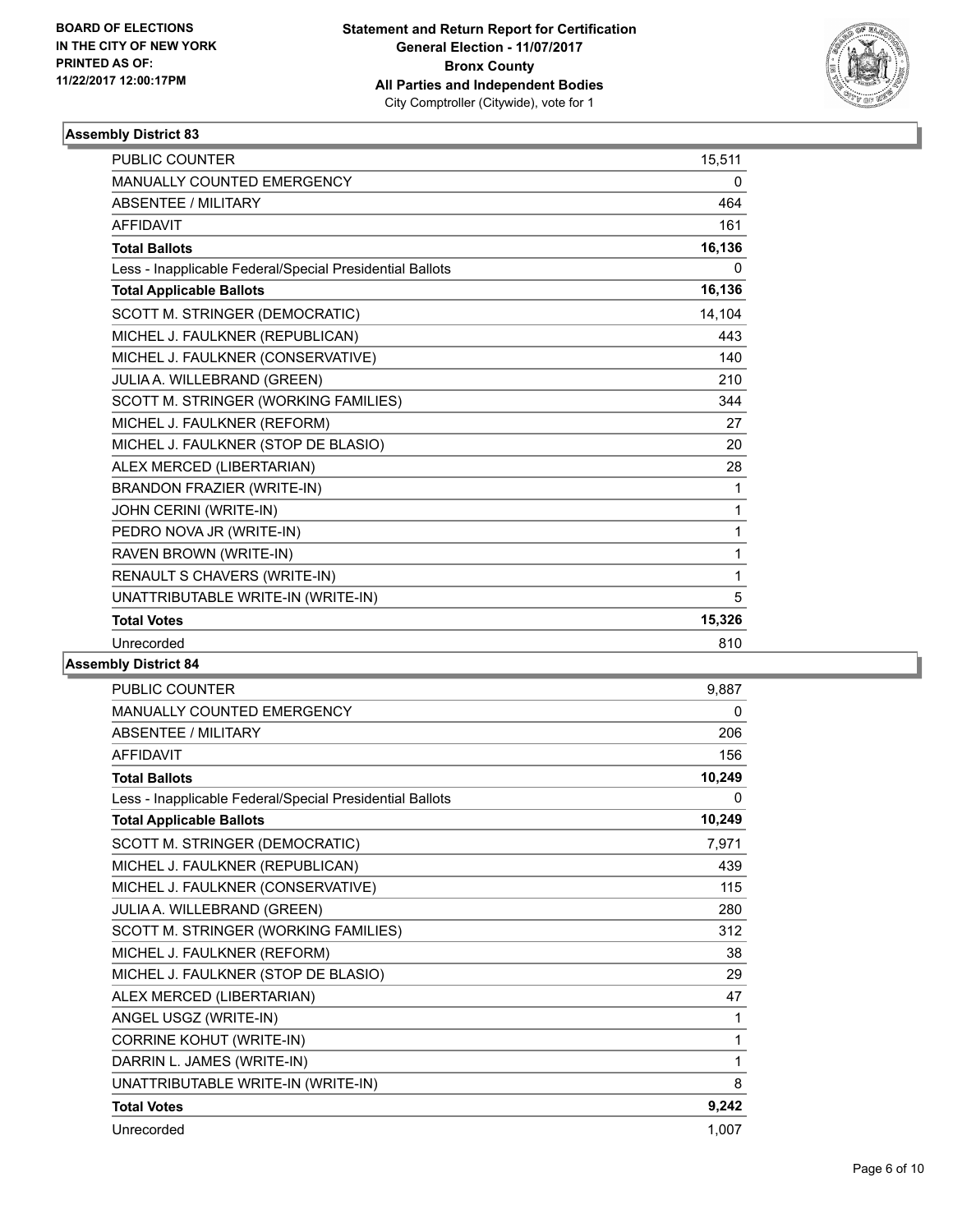

| <b>PUBLIC COUNTER</b>                                    | 10,590 |
|----------------------------------------------------------|--------|
| <b>MANUALLY COUNTED EMERGENCY</b>                        | 0      |
| <b>ABSENTEE / MILITARY</b>                               | 225    |
| <b>AFFIDAVIT</b>                                         | 163    |
| <b>Total Ballots</b>                                     | 10,978 |
| Less - Inapplicable Federal/Special Presidential Ballots | 0      |
| <b>Total Applicable Ballots</b>                          | 10,978 |
| SCOTT M. STRINGER (DEMOCRATIC)                           | 8,545  |
| MICHEL J. FAULKNER (REPUBLICAN)                          | 509    |
| MICHEL J. FAULKNER (CONSERVATIVE)                        | 126    |
| JULIA A. WILLEBRAND (GREEN)                              | 257    |
| SCOTT M. STRINGER (WORKING FAMILIES)                     | 269    |
| MICHEL J. FAULKNER (REFORM)                              | 37     |
| MICHEL J. FAULKNER (STOP DE BLASIO)                      | 21     |
| ALEX MERCED (LIBERTARIAN)                                | 54     |
| ALEX BARRIOS (WRITE-IN)                                  | 1      |
| <b>BARACK OBAMA (WRITE-IN)</b>                           | 1      |
| ROBERT RODRIGUEZ (WRITE-IN)                              | 1      |
| SOLADIN HAMILTON (WRITE-IN)                              | 1      |
| UNATTRIBUTABLE WRITE-IN (WRITE-IN)                       | 11     |
| <b>Total Votes</b>                                       | 9,833  |
| Unrecorded                                               | 1,145  |
| <b>LL. BL-4-L-4 00</b>                                   |        |

| PUBLIC COUNTER                                           | 8,359          |
|----------------------------------------------------------|----------------|
| MANUALLY COUNTED EMERGENCY                               | 0              |
| <b>ABSENTEE / MILITARY</b>                               | 190            |
| <b>AFFIDAVIT</b>                                         | 153            |
| <b>Total Ballots</b>                                     | 8,702          |
| Less - Inapplicable Federal/Special Presidential Ballots | 0              |
| <b>Total Applicable Ballots</b>                          | 8,702          |
| SCOTT M. STRINGER (DEMOCRATIC)                           | 6,728          |
| MICHEL J. FAULKNER (REPUBLICAN)                          | 404            |
| MICHEL J. FAULKNER (CONSERVATIVE)                        | 104            |
| JULIA A. WILLEBRAND (GREEN)                              | 265            |
| SCOTT M. STRINGER (WORKING FAMILIES)                     | 204            |
| MICHEL J. FAULKNER (REFORM)                              | 32             |
| MICHEL J. FAULKNER (STOP DE BLASIO)                      | 13             |
| ALEX MERCED (LIBERTARIAN)                                | 42             |
| ELVIN SANTANA (WRITE-IN)                                 | $\mathbf 1$    |
| RUBEN DIAZ JR (WRITE-IN)                                 | 1              |
| UNATTRIBUTABLE WRITE-IN (WRITE-IN)                       | $\overline{2}$ |
| <b>Total Votes</b>                                       | 7,796          |
| Unrecorded                                               | 906            |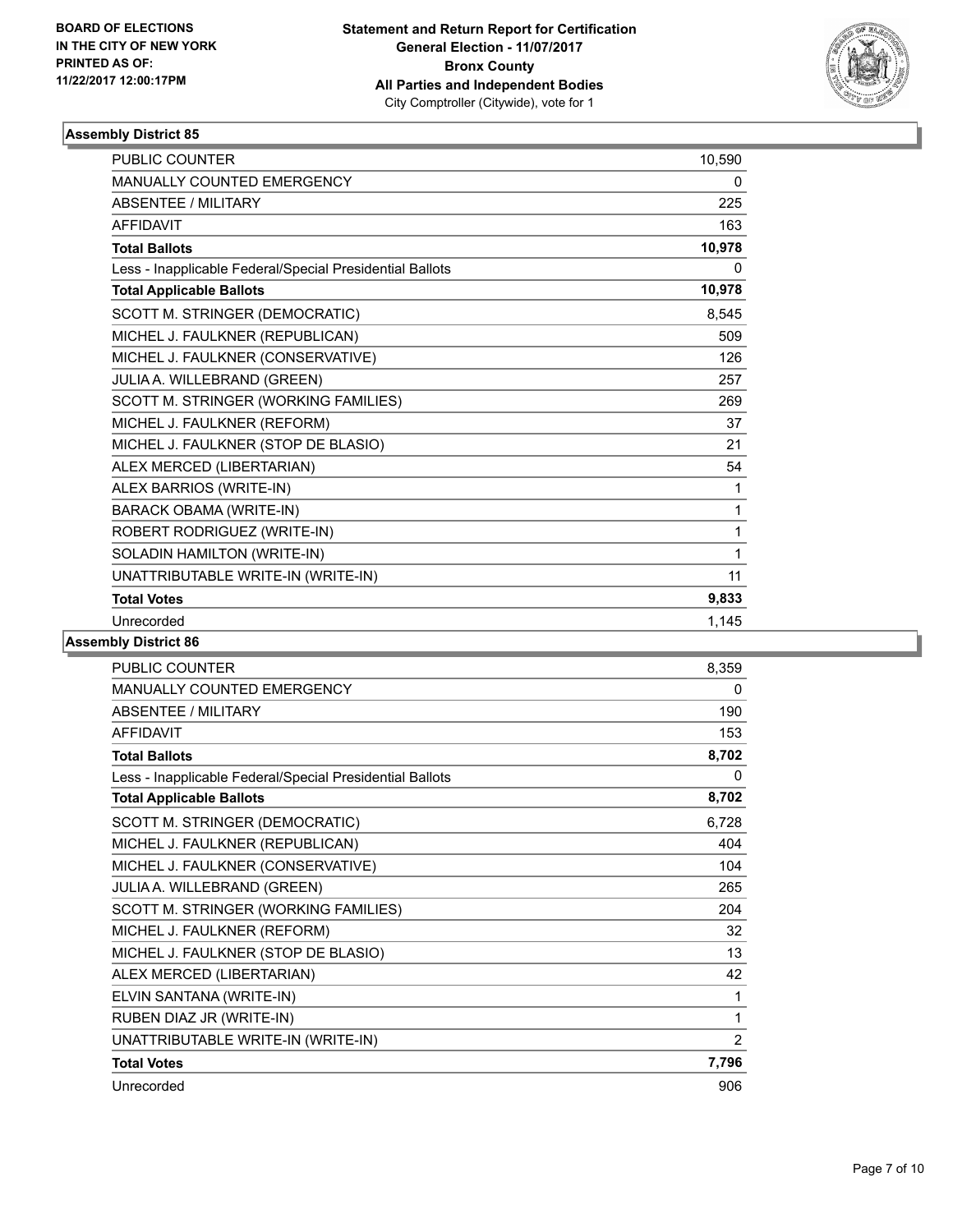

| <b>PUBLIC COUNTER</b>                                    | 12,643 |
|----------------------------------------------------------|--------|
| <b>MANUALLY COUNTED EMERGENCY</b>                        | 0      |
| ABSENTEE / MILITARY                                      | 312    |
| <b>AFFIDAVIT</b>                                         | 174    |
| <b>Total Ballots</b>                                     | 13,129 |
| Less - Inapplicable Federal/Special Presidential Ballots | 0      |
| <b>Total Applicable Ballots</b>                          | 13,129 |
| SCOTT M. STRINGER (DEMOCRATIC)                           | 10,263 |
| MICHEL J. FAULKNER (REPUBLICAN)                          | 803    |
| MICHEL J. FAULKNER (CONSERVATIVE)                        | 203    |
| JULIA A. WILLEBRAND (GREEN)                              | 369    |
| SCOTT M. STRINGER (WORKING FAMILIES)                     | 356    |
| MICHEL J. FAULKNER (REFORM)                              | 57     |
| MICHEL J. FAULKNER (STOP DE BLASIO)                      | 38     |
| ALEX MERCED (LIBERTARIAN)                                | 57     |
| MICHAEL BELTZER (WRITE-IN)                               | 1      |
| UNATTRIBUTABLE WRITE-IN (WRITE-IN)                       | 5      |
| <b>Total Votes</b>                                       | 12,152 |
| Unrecorded                                               | 977    |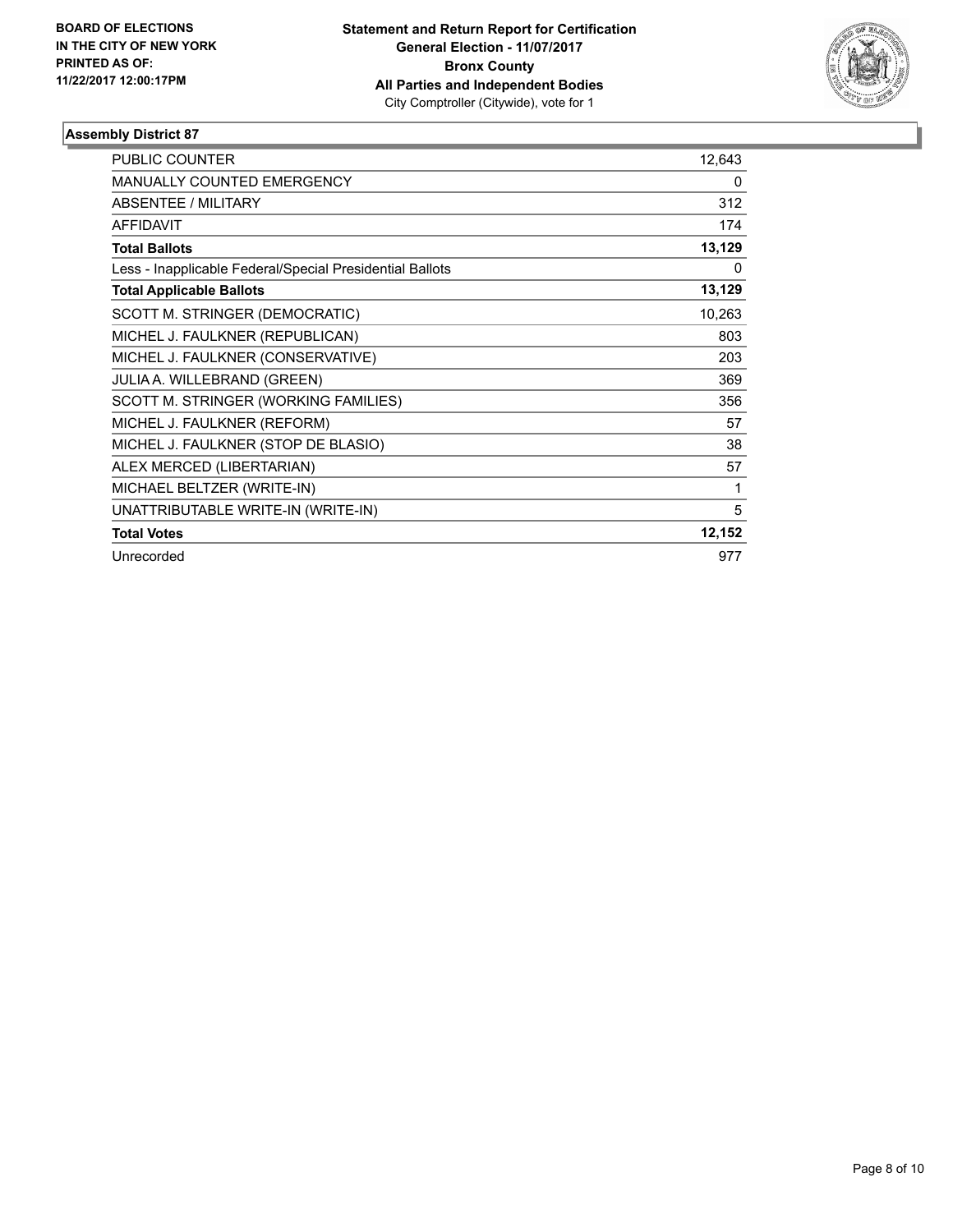

## **Total for City Comptroller (Citywide) - Bronx County**

| <b>PUBLIC COUNTER</b>                                    | 143,567 |
|----------------------------------------------------------|---------|
| MANUALLY COUNTED EMERGENCY                               | 0       |
| <b>ABSENTEE / MILITARY</b>                               | 4,234   |
| AFFIDAVIT                                                | 1,916   |
| <b>Total Ballots</b>                                     | 149,717 |
| Less - Inapplicable Federal/Special Presidential Ballots | 0       |
| <b>Total Applicable Ballots</b>                          | 149,717 |
| SCOTT M. STRINGER (DEMOCRATIC)                           | 112,313 |
| MICHEL J. FAULKNER (REPUBLICAN)                          | 12,619  |
| MICHEL J. FAULKNER (CONSERVATIVE)                        | 3,119   |
| JULIA A. WILLEBRAND (GREEN)                              | 3,851   |
| SCOTT M. STRINGER (WORKING FAMILIES)                     | 4,792   |
| MICHEL J. FAULKNER (REFORM)                              | 500     |
| MICHEL J. FAULKNER (STOP DE BLASIO)                      | 387     |
| ALEX MERCED (LIBERTARIAN)                                | 599     |
| ALEX BARRIOS (WRITE-IN)                                  | 1       |
| ANGEL USGZ (WRITE-IN)                                    | 1       |
| ANTHONY PEREZ (WRITE-IN)                                 | 3       |
| <b>BARACK OBAMA (WRITE-IN)</b>                           | 2       |
| BELKIN GARCIA (WRITE-IN)                                 | 1       |
| BENJAMIN C DIAMOND (WRITE-IN)                            | 1       |
| <b>BOB DOLE (WRITE-IN)</b>                               | 2       |
| BRANDON FRAZIER (WRITE-IN)                               | 1       |
| <b>CORRINE KOHUT (WRITE-IN)</b>                          | 1       |
| DAN GORDAN (WRITE-IN)                                    | 1       |
| DANI COTRONE (WRITE-IN)                                  | 1       |
| DARRIN L. JAMES (WRITE-IN)                               | 1       |
| DAVID DEROY (WRITE-IN)                                   | 1       |
| DR.CLAUDE ANDERSON (WRITE-IN)                            | 1       |
| EGLI TUNJO (WRITE-IN)                                    | 1       |
| ELIZABETH WARREN (WRITE-IN)                              | 2       |
| ELVIN SANTANA (WRITE-IN)                                 | 1       |
| EVAN JOHNSON (WRITE-IN)                                  | 1       |
| HADASSAH YISRAEL (WRITE-IN)                              | 2       |
| HARRY DEHLER (WRITE-IN)                                  | 1       |
| HELLOW KIMMYIE (WRITE-IN)                                | 1       |
| JAMES P. ONEILL (WRITE-IN)                               | 1       |
| JEFFREY KLEIN (WRITE-IN)                                 | 1       |
| JOHANNA M. DOYLE (WRITE-IN)                              | 2       |
| JOHN CERINI (WRITE-IN)                                   | 1       |
| JOSE ANTONIO GONZALEZ JR. (WRITE-IN)                     | 1       |
| <b>JUSTN RALPH (WRITE-IN)</b>                            | 1       |
| LUIS TEJADA (WRITE-IN)                                   | 1       |
| MARC FLIEDNER (WRITE-IN)                                 | 2       |
| MARIA ESTRADA (WRITE-IN)                                 | 1       |
| MATTHEW WANBUA (WRITE-IN)                                | 1       |